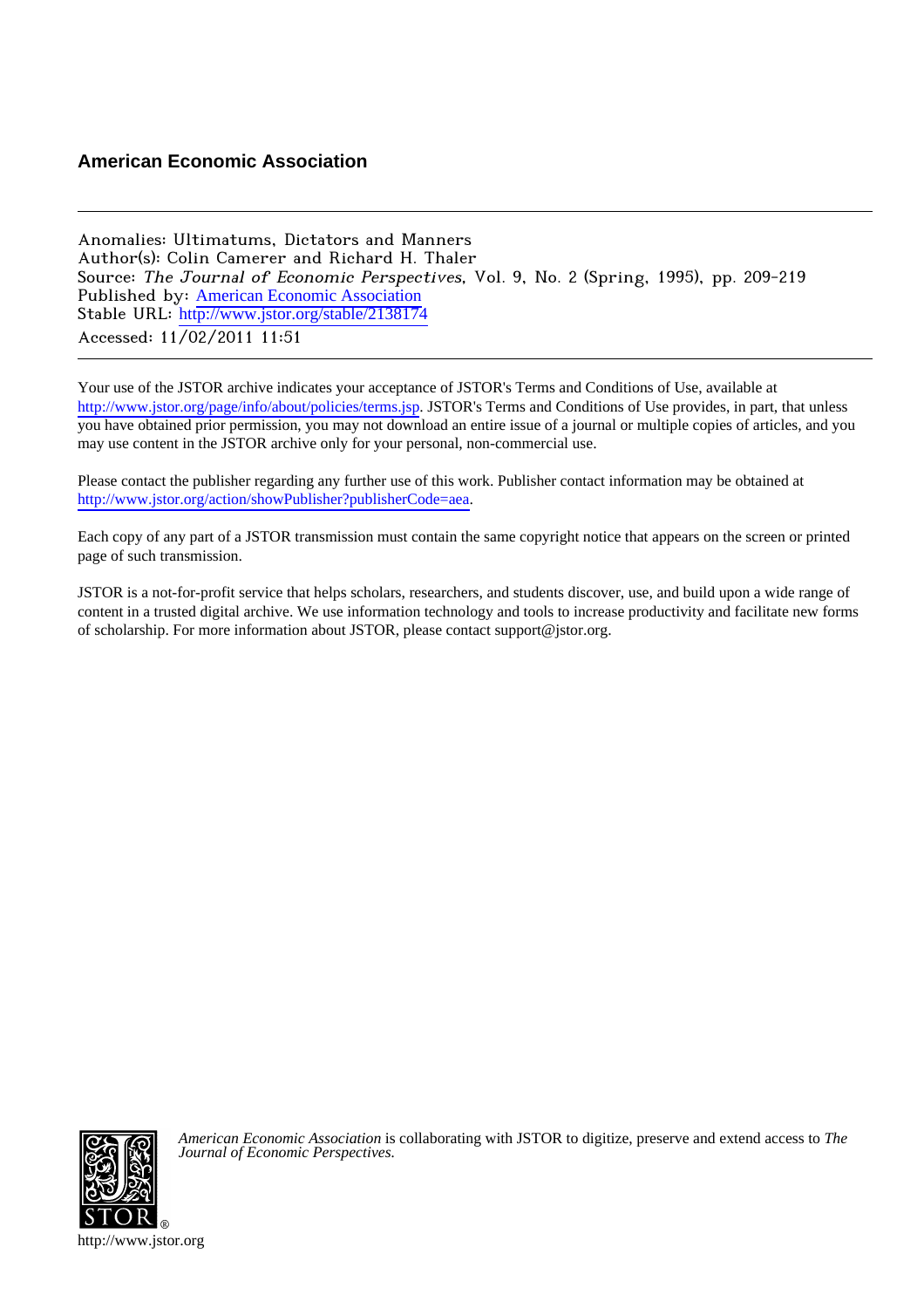# **Anomalies Ultimatums, Dictators and Manners**

# **Colin Camerer and Richard H. Thaler**

**Economics can be distinguished from other social sciences by the belief that most (all?) behavior can be explained by assuming that agents have stable, well-defined preferences and make rational choices consistent with those preferences in markets that (eventually) clear. An empirical result qualifies as an anomaly if it is difficult to "rationalize" or if implausible assumptions are necessary to explain it within the paradigm. This column will resume, after a long rest, the investigation of such anomalies.** 

**Why study anomalies? What is the purpose of detailed explorations of the failures of economic theory? Some people believe that the main goal is to annoy dogmatic economists. While conceding the pleasure to be achieved in this vein, the investigation of anomalies does have a loftier goal: providing concrete evidence that will help develop economic theory. Like a doctor poking around for sensitive spots, the point of the exercise is to assist the patient, rather than to inflict pain. To this end, it may be useful to revisit occasionally a topic previously discussed in this space to see how the patient is doing. In this spirit, the first installment of the reborn series returns to the ultimatum game, as discussed in the Fall 1988 issue of this journal. Future installments will take on new topics, and suggestions are always welcome. Write to Richard Thaler, c/ o Journal of Economic Perspectives, Sloan School of Management, E52-555, MIT, Cambridge, MA 02139, or thaler@mit.edu.** 

**\* Colin Camerer is Axline Professor of Business Economics at the California Institute of Technology, Pasadena, California. Richard Thaler is H. J. Louis Professor of Economics, Johnson Graduate School of Management, Cornell University, Ithaca, New York. At the time this was written, Thaler was on leave at the Massachusetts Institute of Technology, Cambridge, Massachusetts.**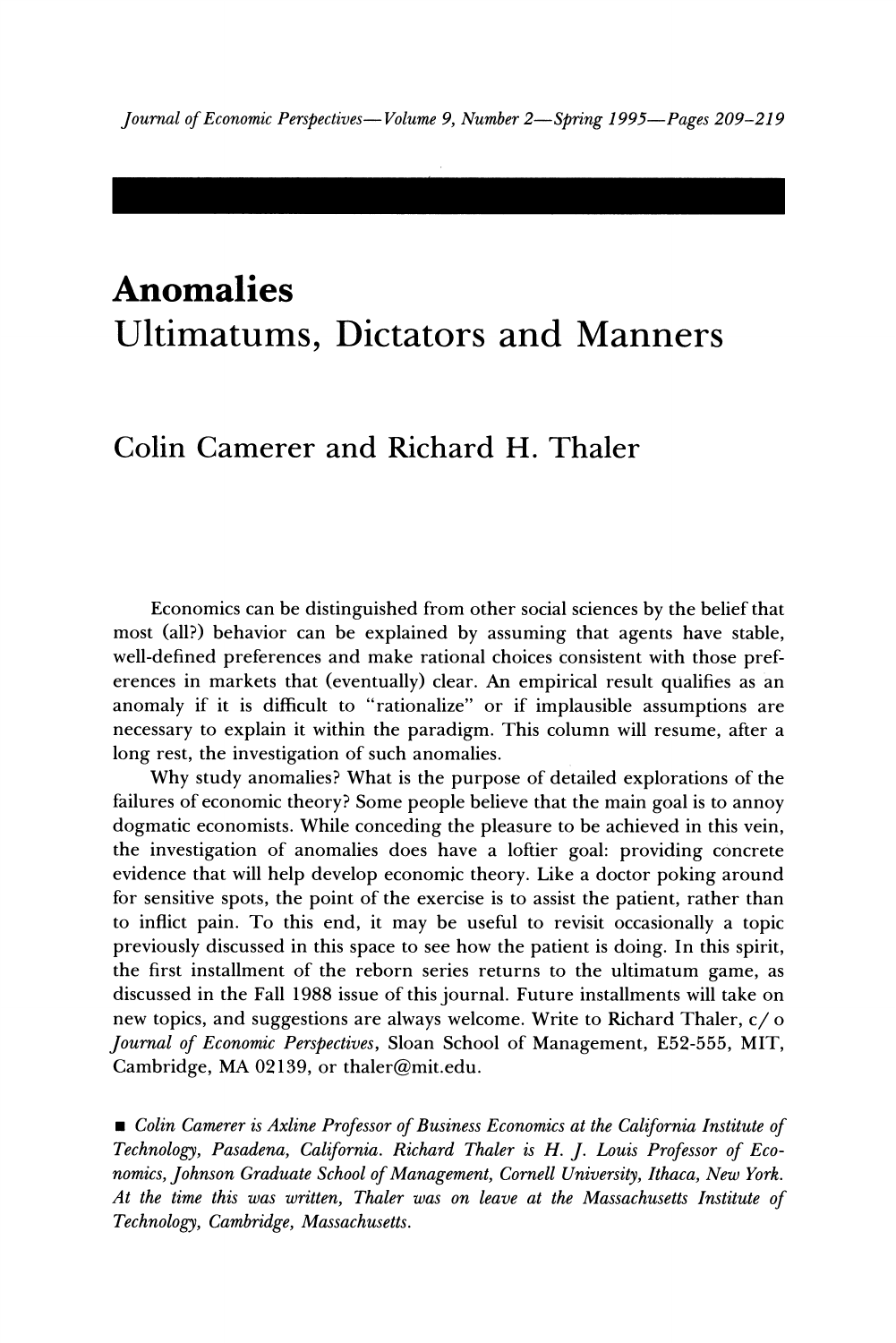### **Introduction**

**The ultimatum game could not be simpler. Two players are allotted a sum of money. The first player, now often called the Proposer, offers some portion of the money to the second player, called the Responder. If the Responder accepts, she gets what was offered, and the Proposer gets the rest. If the Responder rejects the offer, both players get nothing. This game first attracted attention because the empirical results differed so dramatically from the predictions of game theory, which assumes self-interest. If both players are income maximizers, and Proposers know this, then the Proposer should offer a penny (or the smallest unit of currency available), and the Responder should accept. Instead, offers typically average about 30-40 percent of the total, with a 50-50 split often the mode. Offers of less than 20 percent are frequently rejected. These facts are not now in question. What remains controversial is how to interpret the facts and how best to incorporate what we have learned into a more descriptive version of game theory. This column offers our view of the current status of this line of inquiry.'** 

#### **Anomaly or Artifact?**

**When an alleged anomaly emerges, it is good scientific practice to test whether it is robust and not an artifact of a particular experimental environment. Based on research in the last few years, it seems fair to report that the behavior observed in the ultimatum game is quite robust. That is, different variables change the average offers and acceptances significantly, but under no conditions are very small offers made and accepted. Two efforts along these lines deserve special mention.** 

**First, a question that always arises in experimental research, and especially experimental research with anomalous results, is whether the phenomenon is simply a function of the relatively small stakes used in the laboratory. This is not to say that the stakes used in ultimatum game research have been low. The sum to be divided has usually been at least \$10 and often as high as \$20. Nevertheless it is reasonable to wonder what would happen at higher stakes, say \$100. It is one thing to turn down \$2 to punish someone who is keeping \$8 for himself, but will someone be willing to turn down \$20 when the other player is proposing to keep \$80? Decide what you think before reading the next paragraph. While forming your expectations, keep in mind that the** 

**IThis review will be highly selective. For a review of the early literature, see Thaler (1988) in this journal. For more details on these and on other bargaining games, see Roth's (1995) excellent chapter.**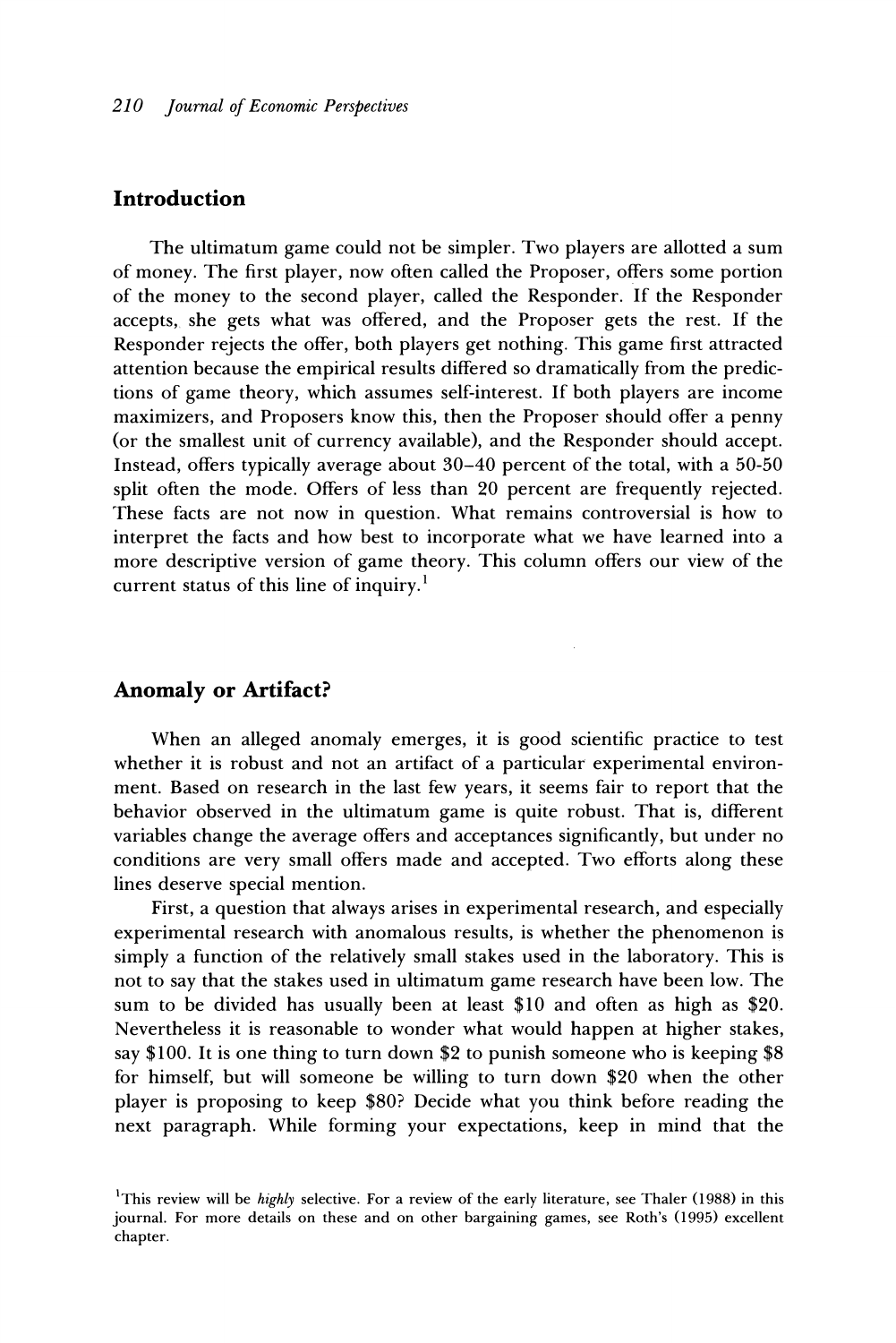**Proposers in the high-stakes experiment also should have been forming expectations. If Proposers felt that Responders would be less likely to reject 10 percent offers in the \$100 game than in the \$10 game, then those Proposers who were trying to maximize their own income should have decreased their (percentage) offers (relative to what they would have offered in a \$10 game).2** 

**Hoffman, McCabe and Smith (in press) got tired of hearing in seminars that the ultimatum results would change if the stakes were raised, so they invested \$5000 in research funds to find out what would happen. They had 50 pairs play a \$100 version of an ultimatum game in two conditions. Some pairs played under rules in which chance determined the right to be the Proposer, while for the other pairs the outcome of a trivia contest determined the Proposer. (In this condition, the wording of the instructions was also changed somewhat to use what the authors call the language of exchange.) The experiment had been run earlier, with the same two conditions, but with a stake of \$10. This was used as a basis for comparison. The proportions offered in the \$10 and \$100 games turned out to be insignificantly different in both conditions. The most striking result was the frequency of rejections in the highstakes/ contest condition: three of the four offers of \$10 were rejected, and two of the five offers of \$30 were rejected. These Proposers were undoubtedly surprised to discover that Respondents were willing to turn down \$10, much less \$30, rather than accept an "unfair" offer. The results of this expensive experiment show that it is safe to go back to more affordable ultimatum experiments, since they generate data that are indistinguishable from highstakes data. In fact, the amount at stake alters behavior much less than more subtle manipulations, such as the contest/ exchange labeling.** 

**Another possible artifact is cultural: does the nationality of the subjects make a difference? With great care given to issues of comparability, Roth, Prasnikar, Zamir, and Okuno-Fujiwara (1991) ran ultimatum games in four locations: Jerusalem, Ljubljana (in Slovenia), Pittsburgh and Tokyo. The similarities were again striking. In all four countries, the modal offers were in the range of 40 to 50 percent. Still, there were some intriguing differences. For example, Israeli Proposers gave somewhat lower offers (the mode was 40 percent compared to 50 percent in the United States), and the Israeli Responders were willing to take lower offers. It is tempting, but premature, to attribute this difference in behavior to what has to be the highest per capita concentration of game theorists in the world. Still, 40 percent is still a long way from epsilon, so even in Israel we may need to improve the predictive power of game theory.** 

**<sup>2</sup>However, if Proposers are risk averse, then the increase in stakes may induce them to be cautious. At a conference a few years ago, several leading game theorists and experimentalists introspected about how they would play a \$1 million version of the ultimatum game. Most of the participants settled on an offer in the range of \$50,000 to \$100,000, but Robert Aumann insisted that he would offer half the pot, purely out of risk aversion. He pointed out that you never know what lunatic you might be paired up with.**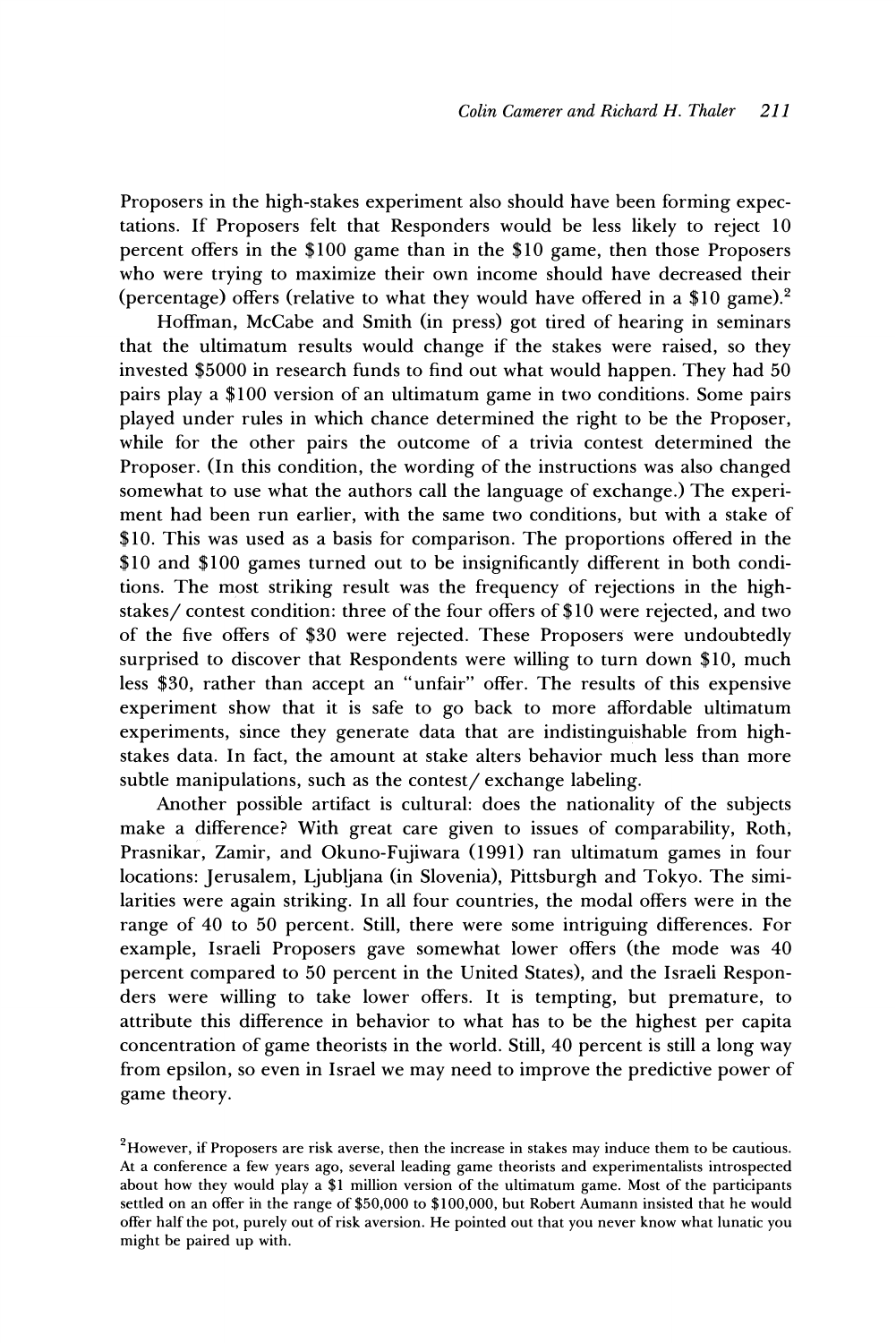## **Information**

**If we accept that the basic empirical data on the ultimatum game is capturing a real phenomenon, then we can ask what is going on. One way of getting some insights into the causes for the behaviors we observe is to manipulate the information available to the two players and see what happens. Varying information may tell us why Responders reject low offers in the standard game. Several investigators have taken this tack, and we summarize just one effort here.3** 

**If Responders reject small offers because they deem them to be unfair, then their willingness to reject should depend on what they think the Proposers are keeping for themselves. To investigate this, Kagel, Kim, and Moser (in press) use a design in which players divided 100 chips. The experiments manipulate both the value of the chips (each chip is worth either 10 cents or 30 cents) and who knows what about relative values. Players always know their own chip valuation, but in some conditions they do not know the other player's value. Who knows what is common knowledge. There are ten repetitions of the game, always under the same informational conditions, against ten different opponents. (One round is picked at random to count for the actual monetary payoff.)** 

**In the case when both players have the same payoff, and this in known to both, we have a standard ultimatum game, and offers tend to converge to 50 percent. In the more interesting cases, information is asymmetric. For example, when the Proposer knows that the chips are worth 30 cents to him but only worth 10 cents to the Responder, an equal division of money would imply an offer of 75 percent of the chips to the Responder. However, if only the Proposer knows that he has the higher valuation, he can offer 50 percent and still seem fair. Do Proposers want to be fair or seem fair? The data imply that the appearance of fairness is enough; offers in this condition are close to 50 percent, and since Responders have no reason to think that the 50 percent offer is anything but fair, rejections are rare. These results serve as an important reminder that self-interested behavior is alive and well, even in ultimatum games.** 

**Compare the previous situation to one where only the Responder knows that she has the lower value. Here offers start out (in the early rounds) around 40 percent and drift up to about 50 percent in reaction to rejection rates of 34 percent. In this case, the Responders are upset at getting only one quarter of the pie, and Proposers gradually react to that anger. When both players know that the Proposer has the higher value, offers start out at 50 percent of the chips, but very high rejection rates (50 percent in period 1) drive up the offers** 

**<sup>3</sup>Two other noteworthy studies along these lines are Croson (1994) and Mitzkewitz and Nagel (1993).**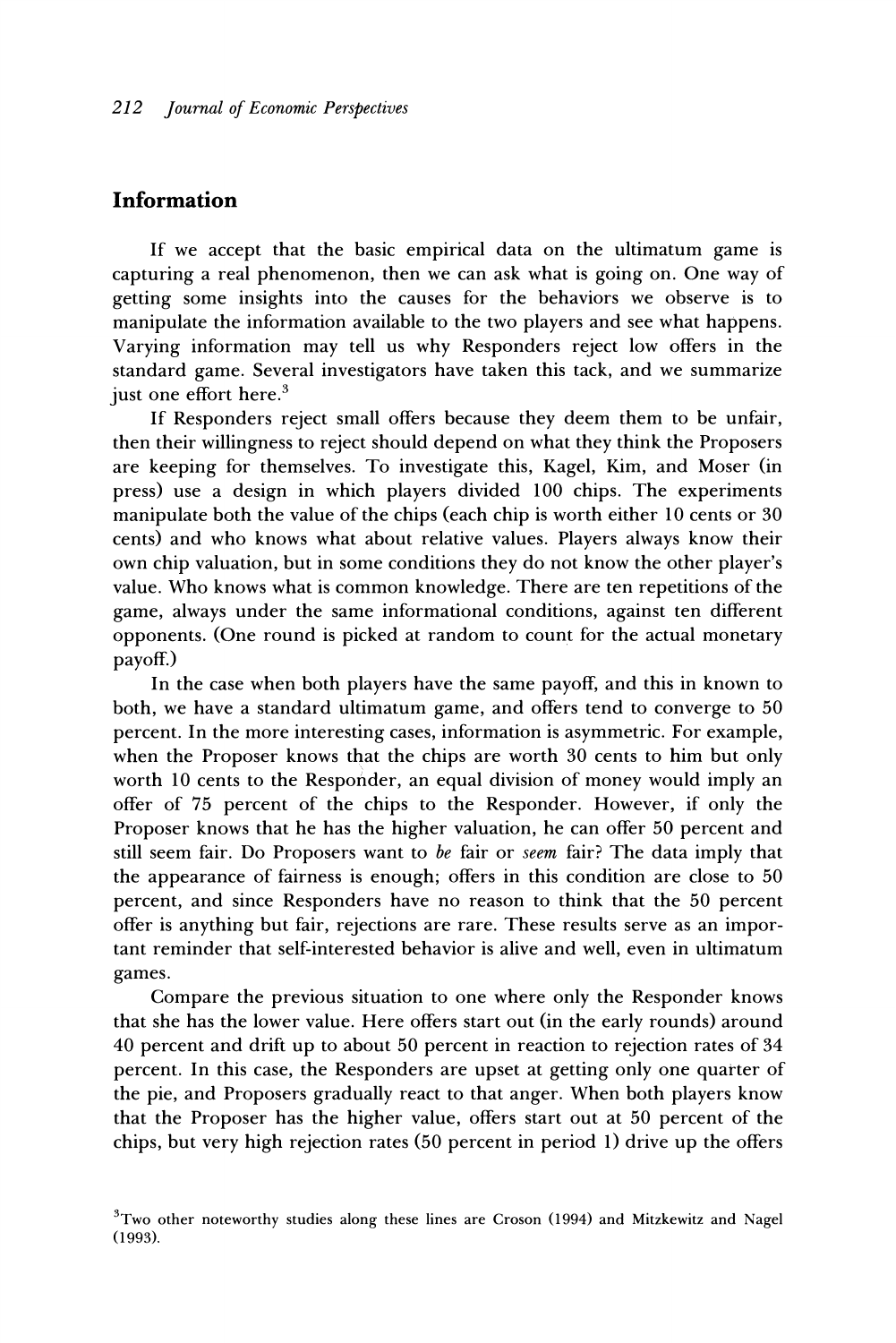**to 64 percent in period 10. When the Responder has the higher rate, and only she knows, offers are only about 30 percent.** 

#### **Context Effects**

**Subjects in interpersonal experiments like the ultimatum game may be influenced by all kinds of factors: the wording of the instructions, the identity of the experimenters, whether the experiment is thought to be "economics" or "psychology," and so forth. This means that initial results should be interpreted cautiously. At this point in ultimatum game research, enough independent studies have now been carried out with original designs and instructions to be confident that the basic phenomena are robust. The closely related "dictator game," however, turns out to be very sensitive to design issues.** 

**In the dictator game, the first player, called the Allocator, makes a unilateral decision regarding the split of the pie. The second player, the Recipient, must accept the result. The original dictator game experiments by Kahneman et al. (1986b) and Forsythe et al. (1994) were used to help determine the extent to which generous offers in ultimatum games occurred because Proposers were fair-minded or because Proposers feared having low offers rejected. The answer was this: both factors mattered. Offers in the dictator game are lower than in ultimatum games, but (in most variations) are still positive.** 

**Hoffman et al. (1994a, b) used several different versions of the dictator game to help refine this conclusion. They ran a set of experiments where the following six components of the design were varied, one at a time, in an attempt to manipulate the perceived "social distance" between Allocators and Recipients. First, the instructors used by other researchers in which subjects were told that their task was "to divide \$10" were altered. In the new instructions the Allocator was called a "seller" and was told he could set a price that divided surplus between himself and a buyer (Recipient) purchasing an unidentified object. Second, most allocators received an envelope containing ten \$1 bills and ten slips of paper and were told to put some combination of ten bills and slips of paper in an envelope to be given to the Recipient. Third, two of the Allocators received an envelope that contained only slips of paper. Thus, a Recipient would not know whether a zero offer was intentional or the result of getting one of the "null" envelopes. Fourth, the role of the Allocator was sometimes determined by winning a trivia contest rather than by random assignment. Fifth, the subjects were assured, using a complicated procedure, that the experimenter would not know the actions of any individual subject. Sixth, one subject was chosen to be a paid monitor and was paid \$10 for doing so.** 

**When all six of these conditions were in force, including choosing the Allocator by contest, about 65 percent of the subjects kept all the money for**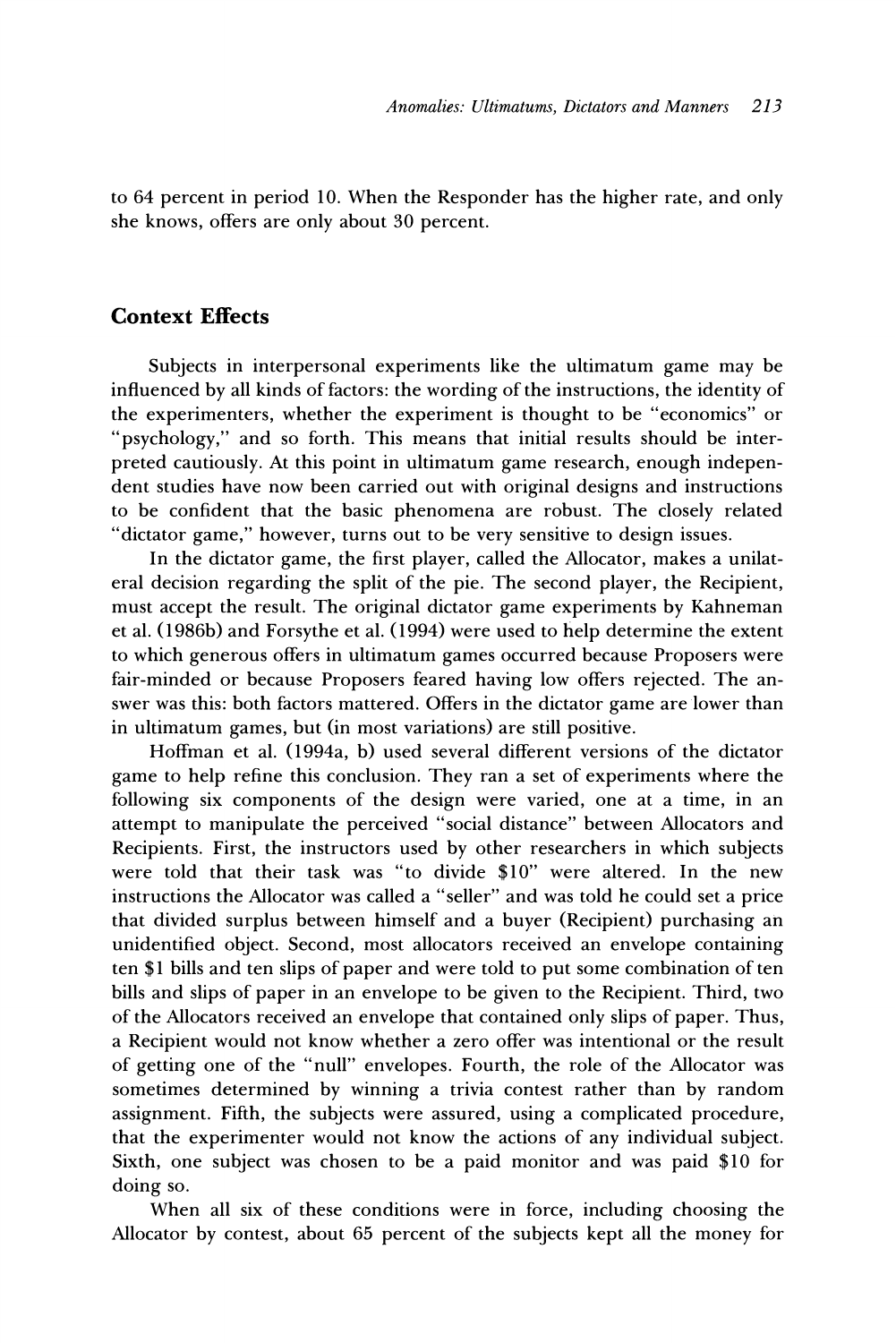**themselves, compared to less than 20 percent in one experiment by Forsythe et al. (1994). However, no single factor of the six seemed crucial; each change in design had an effect. The authors concluded that as the "social distance" between the Allocator and the Recipient grows, the offers shrink. We agree and offer some additional thoughts along these lines in the commentary.** 

#### **Theory**

**How can the empirical results obtained so far be used to develop a more descriptive version of bargaining theory? Theorists need to keep their eyes on the behavior of both players. Proposers seem to have some willingness to give away some of their new-found money, even in dictator games, but that willingness seems to be context dependent. In ultimatum games Proposers act very much like sophisticated profit maximizers. They are sophisticated because they realize that very unfair offers are likely to be rejected by the Responders. In the ultimatum game, it is the Responders' behavior that presents the trickier (and more interesting) modeling problems. We will discuss three efforts at tackling this theoretical question.** 

**In Bolton's (1991) model, players maximize utilities that include social**  comparison. Responders have a utility function with two arguments  $u(x_r, x_r)$  $x_p$ ):  $x_r$  is the absolute amount received by the Responder, and  $x_r/x_p$  is the **ratio of the Responder's share to the Proposer's share. (The index is set to 1 if both players get nothing.) A subject who rejects \$2 out of \$10, for example,**  simply has  $u(\$2, 0.25) < u(0, 1)$ ; she is willing to give up \$2 to avoid worsening **her relative standing. Bolton then employs several auxiliary assumptions about the utility function. For example, he assumes that if a player gets less than half**   $(x_r < x_p)$ , then utility is increasing in relative comparison; this implies an envy **in which I prefer to get \$2 from a \$5 pie, leaving you \$3, than to get \$2 from a \$10 pie. But if a player gets more than half, then she is satisfied in relative standing, and her utility can only be increased if she earns more. Combining these assumptions predicts an asymmetric attitude toward fairness in which relative comparison matters a lot when I feel unfairly treated, but matters very little when I feel fairly treated.** 

**Formal models like this are extremely useful, but Bolton's has an important shortcoming. His relative comparison model does not distinguish a distaste for uneven allocations per se from a willingness to punish a player who has behaved unfairly by making an uneven offer. In Bolton's model, a Responder is as likely to reject a very small offer if the offer was selected by the Proposer or if the offer was selected at random. This is true because the measure of social comparison (the ratio of the payoffs) is the same in either case. But Blount (in press) finds that subjects are more likely to accept small (uneven) offers if they come from a random device than if they are chosen by the Proposer. People are punishing unfairness, not rejecting inequality.**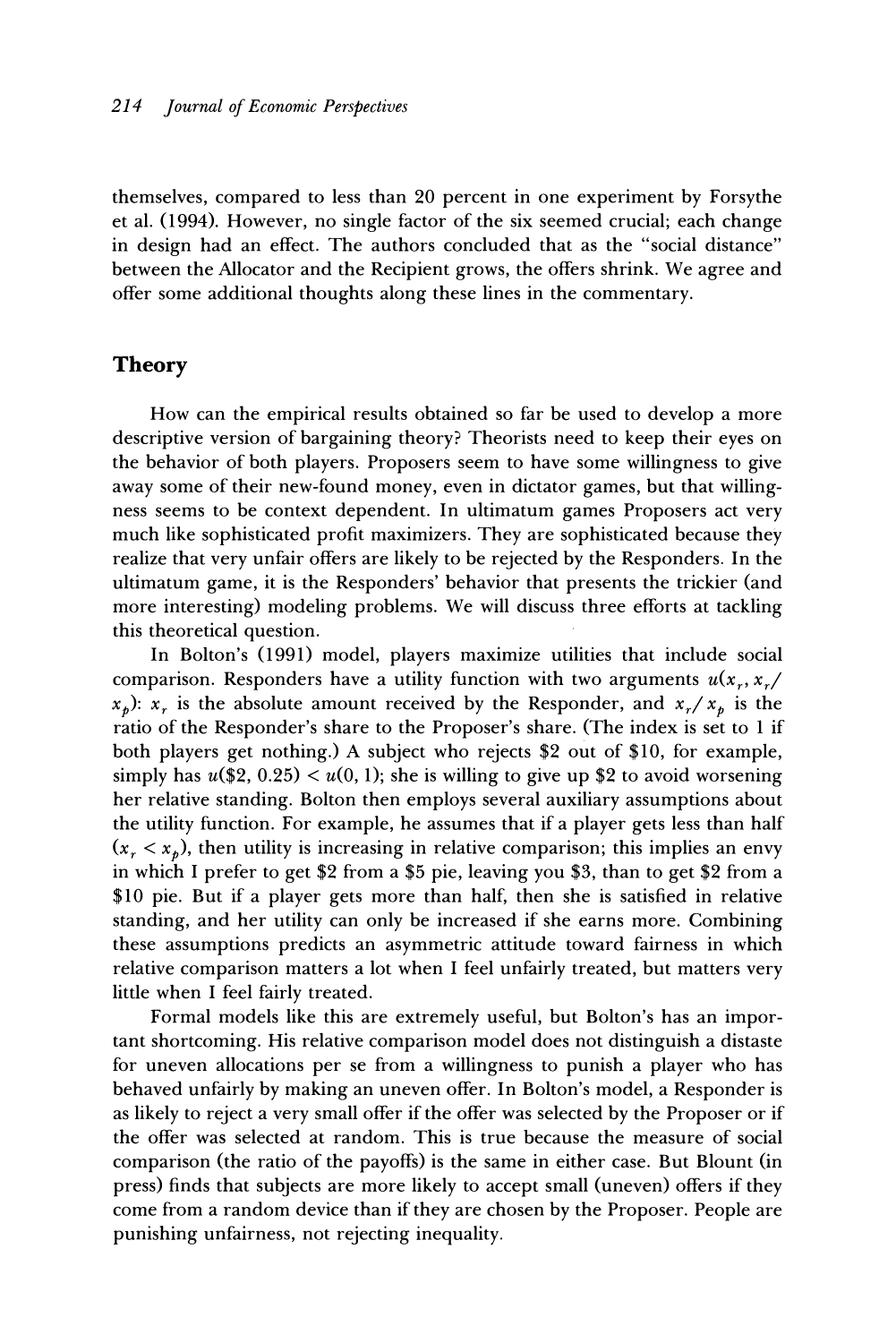**Rabin (1993) offers a more sophisticated model of fairness inspired by experimental findings in social psychology. In Rabin's model, agents in normal-form games differentiate between an intentional act of meanness, which they will punish, and an inadvertently mean act, which they will tolerate. Rabin introduces a new equilibrium concept, called a "fairness equilibrium." To see how it works, consider the standard prisoner's dilemma game in which the Nash equilibrium is for both players to defect. This outcome is also a fairness equilibrium, since both players are punishing the other's uncooperative action. However, there is an additional fairness equilibrium: cooperate-cooperate. This is a fairness equilibrium because both players are willing to sacrifice something to reward the other player's cooperative act.** 

**A model like Rabin's (1993) adds several interesting features to simple relative comparison. It can accommodate both positive altruism (helping friends through mechanisms like gift exchange and trust) and negative envy (punishing enemies at a cost to oneself). By focusing on the importance of how each player views the intentions of the other, such a perspective can explain why Responders reject unequal offers made by Proposers, but accept equally uneven offers made by a computer. The demonstration that intentions matter paves the way to incorporate what psychologists call "attributions" into economic analysis.4 Finally, the reciprocal fairness view allows consideration of the set of available choices a player has, since this helps in judging intentions. We conjecture that Respondents will be more likely to accept the short end of an (8, 2) offer when the Proposer was choosing between this allocation and one that was worse (such as (10, 0)) than in a situation where the Proposer could have chosen the even split (5, 5).** 

**A third theoretical approach explains ultimatum outcomes as the combination of initial distributions of offer and rejection thresholds-which may -vary**  across subject pools, contexts, and so on-and simple evolutionary or reinforce**ment models of learning (Roth and Erev, in press; Binmore and Samuelson, 1993). In these models, unlike Bolton's and Rabin's, subjects have no underlying concern for other's payoffs. Proposers learn to make generous offers because they discover that Responders reject stingy offers. Responders also learn to accept low offers, but more slowly, since the cost to them of rejecting a small offer is less than the cost to the Proposer of having a small offer turned down. Models of learning and evolution are important in economics. But these models cannot easily explain why we see both fair offers (predicted to result from learning) and rejections of unfair offers (predicted to disappear with learning) in one-shot and repeated laboratory trials.** 

**<sup>4</sup>Attribution theory describes how people attribute cause to events and how attributions influence reactions to events. For example, "procedural justice" researchers have found that the way in which job layoffs were determined by firms and communicated to workers makes a substantial difference in how both laid-off "victims" and retained "survivors" behave toward the firm afterward.**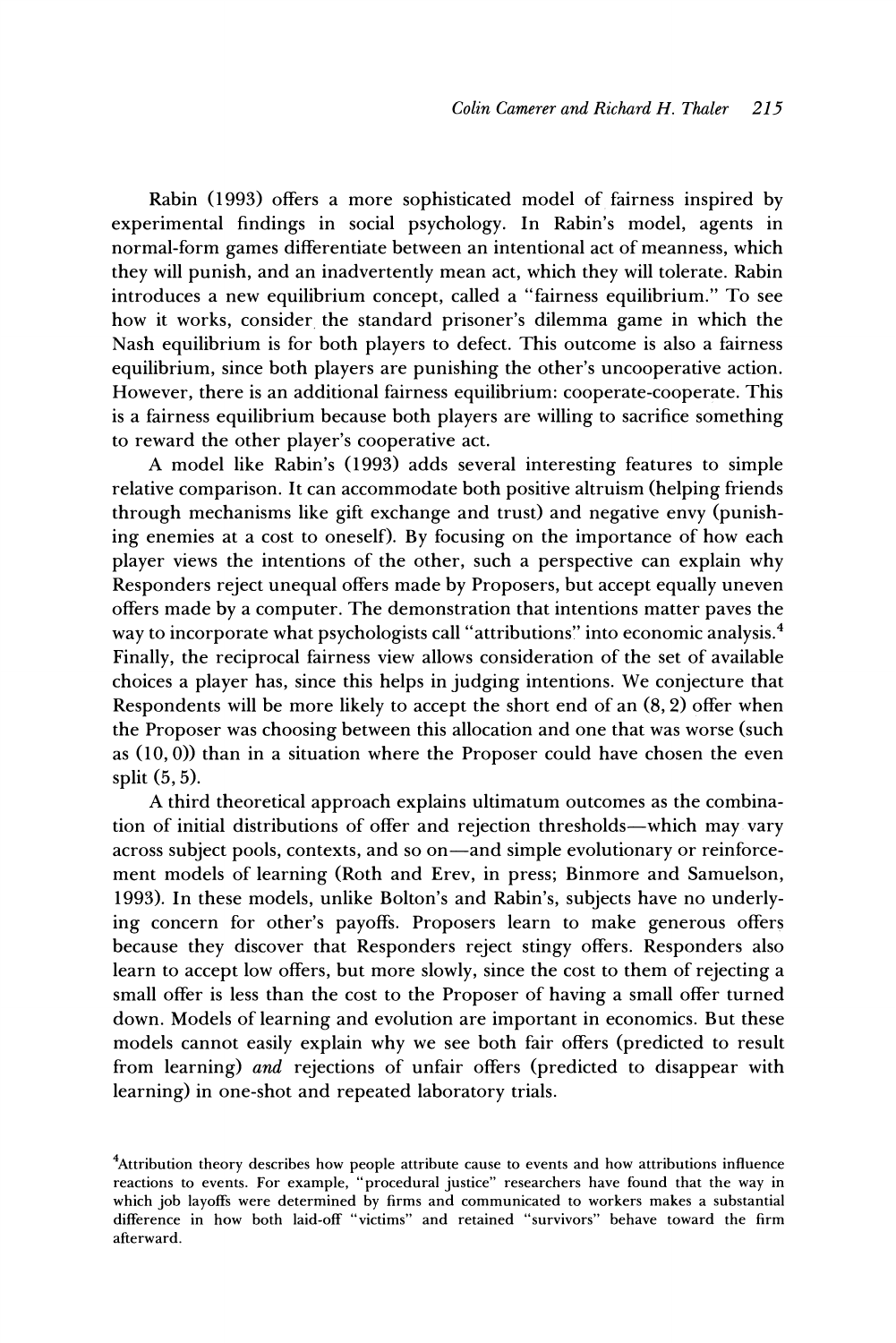**These three kinds of models represent a good start. However, none can explain the dictator game data, nor the information-varying experiments. There is more to do and plenty of observations to work with.** 

#### **Commentary: The Economics of Manners**

**Why does game theory fail as a predictive model in ultimatum and dictator games? These games are so simple that we can rule out rationality as the source of any problem, so the difficulty presumably has something to do with the assumption that the players are income maximizers. One obvious strategy in trying to fix up economic theory to deal with this problem is to allow for some kind of altruistic utility function, where the utility to one player depends on the payoffs to other players. But this formulation presents two immediate problems. First, based on behavior displayed in these experiments, it is not possible to say whether the average participant puts a positive or negative value on the other subject's payoffs! In dictator games, the Allocators act as if they put a positive value on the Recipient's payoff. But in the ultimatum game, Responders who receive small offers turn them down, an act that implies a negative relationship between their own utility and the other player's payoffs. Apparently, a player does not care about the other's welfare per se, but desires some kind of equity in the context of this particular interaction. We conclude that the outcomes of ultimatum, dictatorship and many other bargaining games have more to do with manners than altruism.** 

**Consider first the simple dictator game. Subjects are handed \$10 in manna from experimental heaven and asked whether they would like to share some of it with a stranger who is in the same room. Many do. However, if the first player is made to feel as if he earned the right to the \$10, or the relationship with the other player is made less personal, then sharing shrinks. Etiquette may require you to share a windfall with a friend, but it certainly does not require you to give up some of your hard-earned year-end bonus to a stranger.5** 

**In the ultimatum game, the Responder is primarily reacting to the manners of the first player. The Responders are willing to turn down rude offers, even at a cost to themselves. Rabin's (1993) model, which captures this notion neatly, incorporates etiquette into economics. Though most economists have ignored manners and etiquette in their research-and, some would say, in their behavior- such factors can be very important. The perceived norms of fairness, investigated by Kahneman et al. (1986a), can be thought of as rules of** 

**<sup>5</sup>In some hotels, the person who cleans the room signs a card, presumably to increase tips. We suspect this ploy works. If so, perhaps offers in the dictator game would increase if the Allocator knew that the Responder's name was Pat (though not which Pat). This is related to the well-known phenomenon that people are willing to pay more to save a "known" life than a statistical life. At the societal level, leaving a girl in a well to die is beyond rude, but doing nothing about an unsafe highway is acceptable behavior.**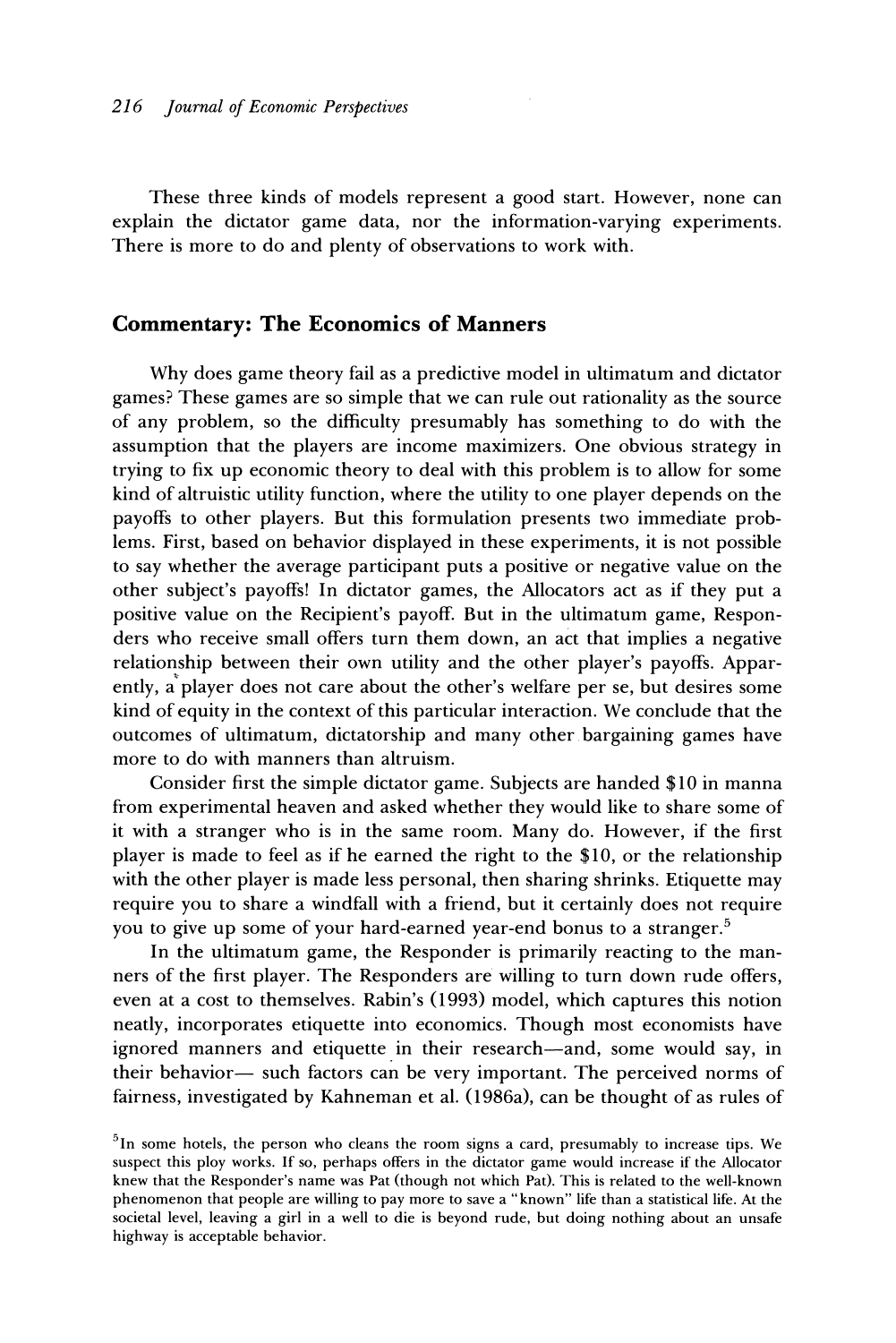**polite business practice. It is rude to raise the price of snow shovels after a blizzard, and firms who are in business for the long term have the good sense to eschew short-run profits to protect the relationship they have built up with their customers. Similarly, firms that treat their workers fairly (politely) will be rewarded by greater effort as some gift-exchange and efficiency wage models predict (for example, Akerlof and Yellen, 1990). In a laboratory experiment, Fehr et al. (1993) find that "firms" who pay more than they have to are rewarded with voluntary effort contributions by their "workers."** 

**A good general theory of fairness predicts that fair-minded players behave self-interestedly in some situations. Two experiments show that competition can push ultimatum offers closer to zero, in ways consistent with fairness. Schotter et al. (1994) created competition among Proposers. Eight Proposers made offers in a first stage. The four who earned the most in the first-stage game could then play a second-stage game (with a different player). Sensible fairness theories would say that Proposers now have an excuse for making low**  offers-they must compete for the right to play again<sup>6</sup>-so low offers are not as **unfair, and Responders will accept them more readily. That is what happened.** 

**Another study in Roth, Prasnikar, Zamir, and Okuno-Fujiwara (1991) used market-like games to create competition among Responders. Nine Responders simultaneously announced the lowest offers they would take from a single Proposer, who then consummated the deal with the Responder offering the best terms. The Responders' minimum acceptable offers started around typical ultimatum levels, averaging 30 percent, but within ten rounds most players were willing to take 10 percent or less. Again, a sensible model of fairness can explain this reduction in the willingness to punish unfair offers. First, in this game Responders do not have the power to punish single-handed an unfair Proposer. Even if I refuse an offer of 15 percent, the Proposer does not suffer if you are willing to accept even less. Second, since the Proposer does not suggest an offer, there is no attribution of unfairness associated with a low offer. In this game, the Proposer is merely accepting the best deal available, and there is nothing unfair in that. Indeed, Responders may even feel that it is other Responders (rather than the Proposer) who are misbehaving by accepting such low offers, and they may decide to punish that behavior by accepting even less.** 

**An ultimatum study with children further illustrates our idea about manners. Playing ultimatum games for a dollar or for a pile of M & M candies, kindergartners accepted minimal offers (one penny or one M & M) about 70 percent of the time, compared to about 40 percent for third- and sixth-graders (Murnighan and Saxon, 1994) and probably much less for the typical college student subjects. Besides discovering the group of Respondent subjects who**  behave most like pure income maximizers-kindergartners-the study shows **that perhaps the tendency to reject insulting low offers is learned, as manners are.** 

<sup>&</sup>lt;sup>6</sup> Kahneman et al. (1986a) referred to this pressure as the need to "stay in business."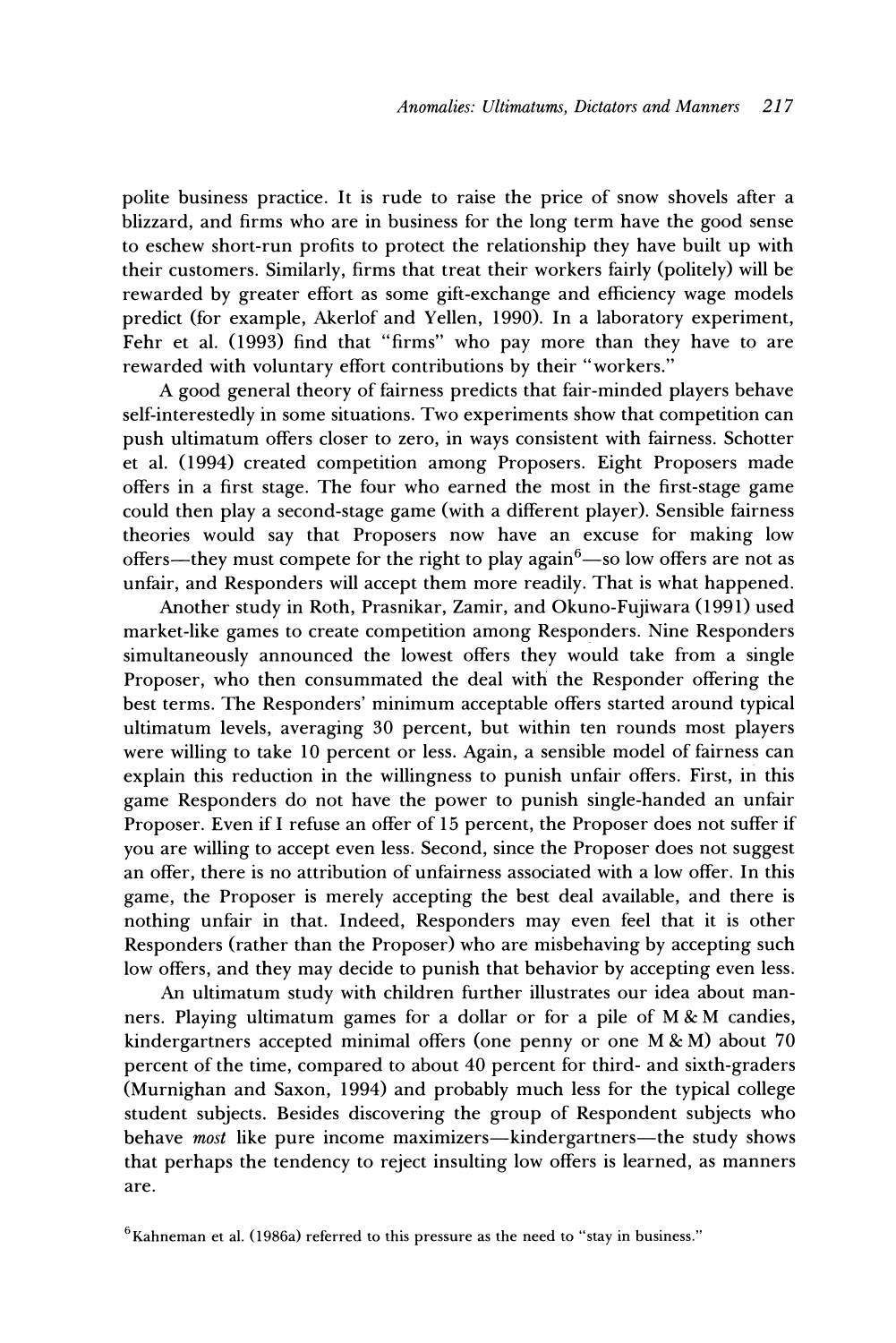**Our goal in stressing manners is to distinguish this explanation from one based on altruism or other interdependent utility functions. Our view is similar to that of Hoffman et al. (1994a, b), who prefer to describe the behavior as a manifestation of rules of reciprocity that people learn in everyday life. In repeated encounters, it is rational to treat others fairly and punish those who behave unfairly, because long-run concerns outweigh the short-run costs. Of course, there are no long-run concerns in a one-shot ultimatum game, but Hoffman et al. (1994a, b, forthcoming) argue that subjects in such experimental settings cannot curb their repeated-game impulses. We find this view troubling for experimentalists. It says that subjects cannot accept a situation as being one shot, even when there is \$100 at stake. We prefer to think that people have simply adopted rules of behavior they think apply to themselves and others, regardless of the situation. They leave tips in restaurants that they never expect to visit again not because they believe this is really a repeated game, but because it would be rude to do otherwise.** 

**We are excited by Rabin's attempt to incorporate fairness (or manners) into game theory. His model takes the experimental evidence seriously and tries to come to grips with it, rather than making excuses for it. We hope other game theorists will follow Rabin's lead and continue to develop models of how real people interact. And if a theorist is wondering how someone will play a certain game and no experiment has been run, we suggest asking Miss Manners.** 

**\* We would like to thank Ernst Fehr, John Kagel, Al Roth, Vernon Smith, Richard Zeckhauser and, as always, the editors for helpful comments. None should be blamed if we have been unfair or rude.**